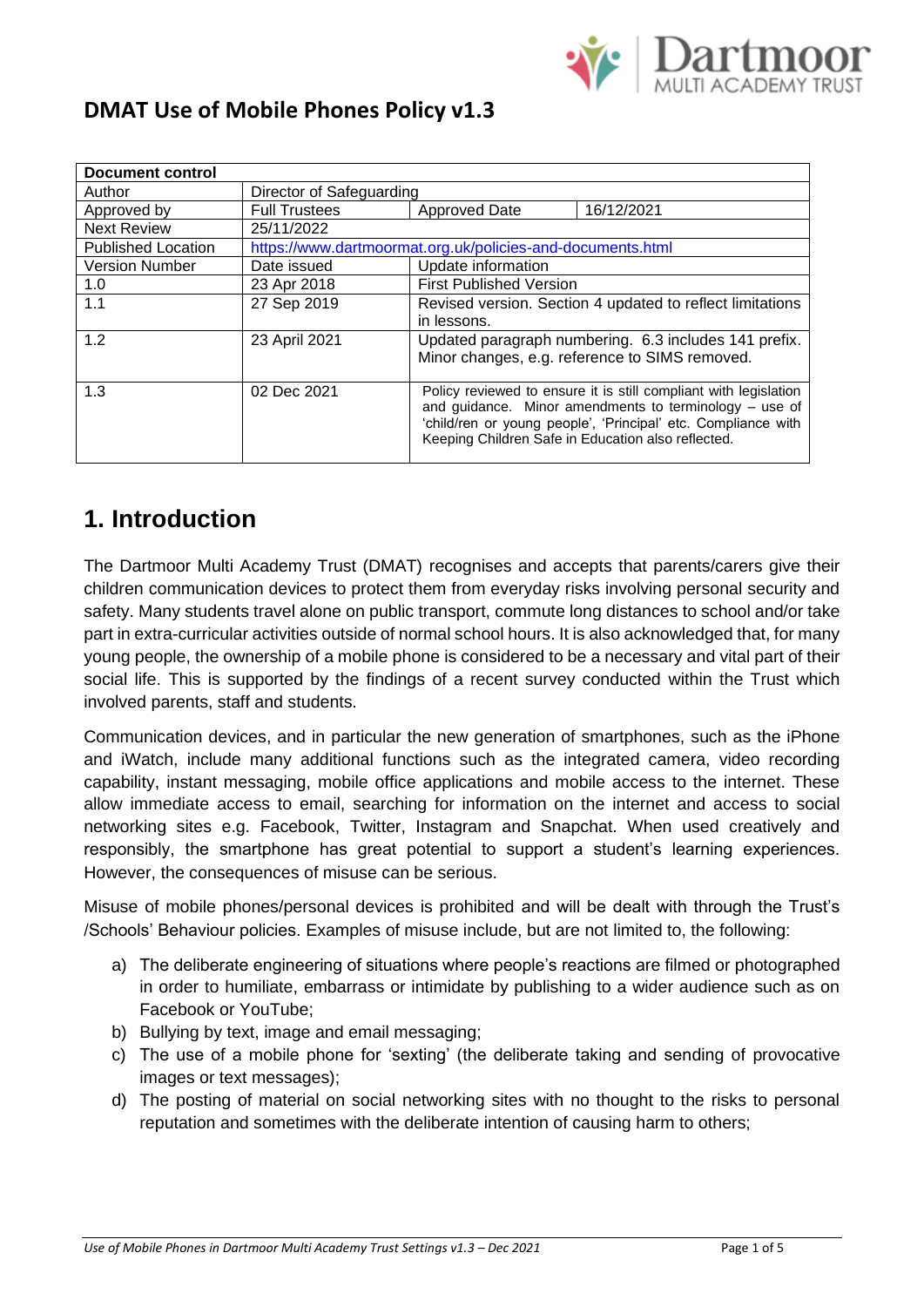

- e) Making disrespectful comments, misrepresenting events or making defamatory remarks about teachers or other students;
- f) General disruption to learning caused by students accessing phones in lessons;
- g) Pupils phoning parents immediately following an incident so that the ability of staff to deal with it is compromised;
- h) Publishing photographs of vulnerable students who may be on a child protection plan, where this may put them at additional risk.

These guidelines outline the expectations of the DMAT on the use of communication devices by students, staff, visitors and volunteers. They also give clear guidance to staff, students and parents about the consequences of breaches of these guidelines.

### **2. All Pupils/Students**

It is the responsibility of students who bring communication devices to school to abide by the guidelines outlined in this document.

Students are advised that if they bring communication devices (or other such electronic devices) to school, they do so at their own risk. This also applies if the phone is confiscated. The security of the phone will remain the student's responsibility in all lessons, including PE/Games. In some settings, pupils have access to a locker. Additionally, phones can be handed in at the school office for safekeeping if marked with the student's name and form.

Students are discouraged from bringing expensive items to school if it is not necessary to do so. A basic and inexpensive pay-as-you-go mobile phone is advised as the most appropriate. Any devices that are brought onto Trust premises or to Trust events are brought entirely at the owner's risk and the Trust accepts no responsibility for them should they be lot, damaged or stolen.

In line with police advice, students are advised for personal safety reasons not to display expensive or desirable electronic items in public places, for example on the journey to and from school.

Education about responsible use of mobile technologies will be delivered by the school as part of PSHE and pastoral programmes for example. Teachers will be vigilant for the misuse of technology in bullying or as part of classroom disruption.

Students should only access the internet via school student Wi-Fi networks to ensure appropriate and relevant filtering is in place. Where students use mobile networks (for example 4G) to circumnavigate appropriate filters, permission to use personal devices may be withdrawn. All IT based applications that students use and need in college can be accessed via the free school Wi-Fi. These include ClassCharts and Show My Homework.

Mobile phone chargers must not be brought into or used in school.

We encourage parents/carers to talk to their child about appropriate use and security.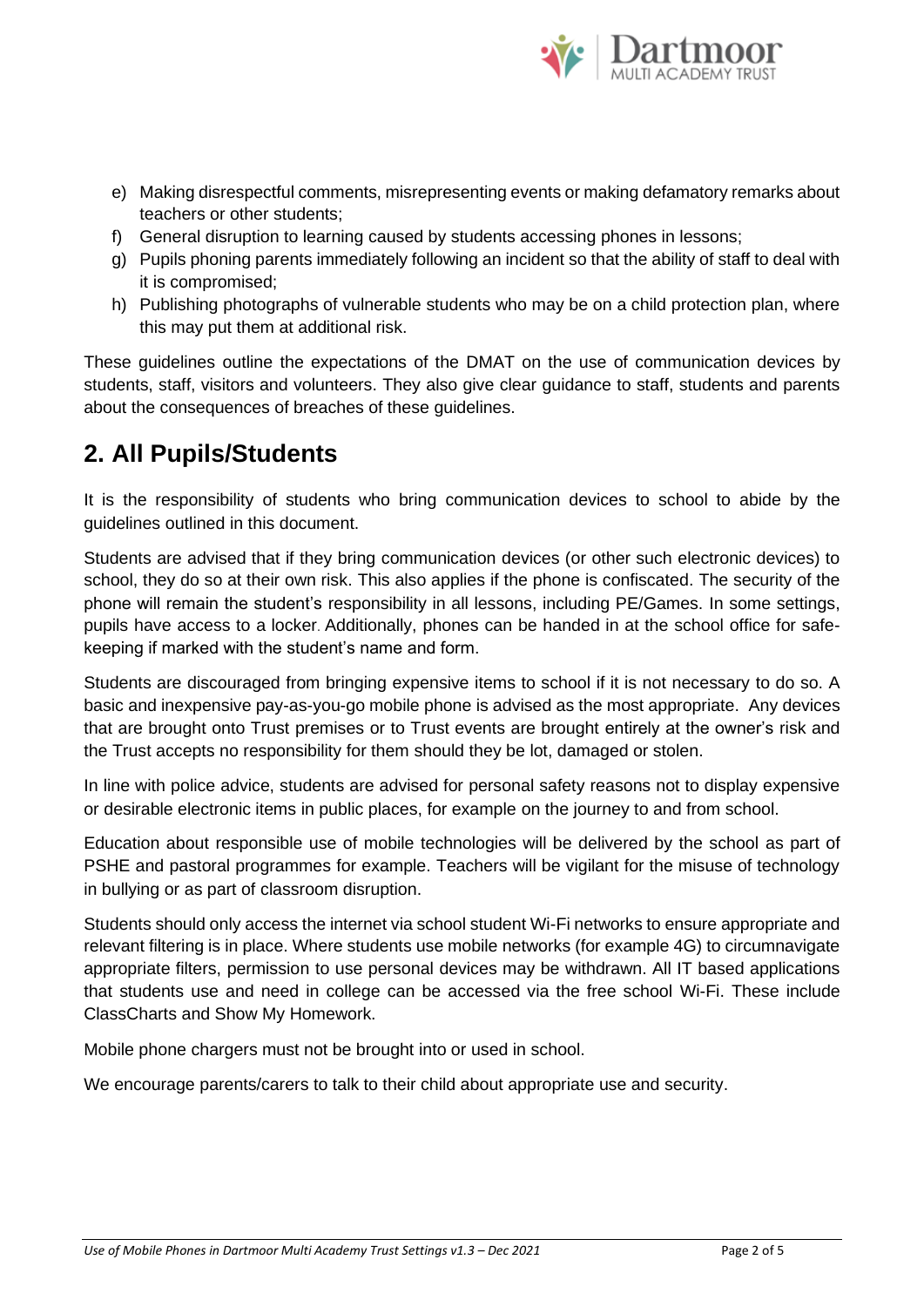

## **3. Primary Pupils**

Whilst we fully acknowledge a parent's right to allow their child to bring a mobile phone to school if they walk to and from school without adult supervision, we discourage pupils bringing communication devices to school. When a child needs to bring a phone into school, parents must provide consent to their child having a phone in school via SIMS Parent or by written/email notification to the school. The phone must be left in the school office at the start of the day and collected at the end of the day.

Phones should be clearly marked so that each pupil knows their own phone. Per above, parents are advised that DMAT accepts no liability for the loss or damage to communication devices which are brought into school or school grounds.

Where a pupil is found by a member of staff to be using a mobile phone, the phone will be confiscated from the pupil, handed to a member of the office team who will record the name of the pupil and attach it to the phone for collection at the end of the day – parents will be informed.

# **4. Secondary Students**

Students are allowed to carry their personal communication devices/devices in school and to use them responsibly in accordance with the following principles:

- 1. Communication devices and other digital equipment must not be used for any purpose (e.g. phoning, texting, surfing the internet, listening to music, taking photos, taking videos) inside the school building during registration and tutor period, in lessons or in between lessons including the use of ear/head phones unless specifically directed by a member of staff
- 2. Communication devices/devices must be switched off in all classes, corridors and other areas during teaching time. It is not acceptable for phones to be put on silent mode.
- 3. They can be used inside or outside the school building before the start of the school day, at social time and lunch time and after school
	- a. Parents/carers are reminded that, in cases of emergency, the school/college office remains the most appropriate point of contact and can ensure your child is reached quickly and assisted in any appropriate way.
	- b. Students should protect their phone numbers by only giving them to friends and keeping a note of who they have given them to. This can help to prevent the student's number from falling into the wrong hands and guard against the receipt of insulting, threatening or unpleasant voice, text and picture messages.
- 4. Sixth Form Students are permitted to use their mobile phone discreetly during non-teaching time in the Sixth Form only designated spaces. They are still bound by the rules for acceptable use outlined, below:
- 5. Students are not permitted to charge phones or use mobile networks such as 4G/5G.
- 6. Loud speakers must not be used at any time on the school site.

### **5. Unacceptable Use**

Any use of a mobile phone outside of the principles outlined above is unacceptable and may result in sanctions, including the immediate confiscation. The school/college will also consider any of the following to be unacceptable use of the mobile phone and a serious breach of the school's behaviour policy, resulting in sanctions being taken: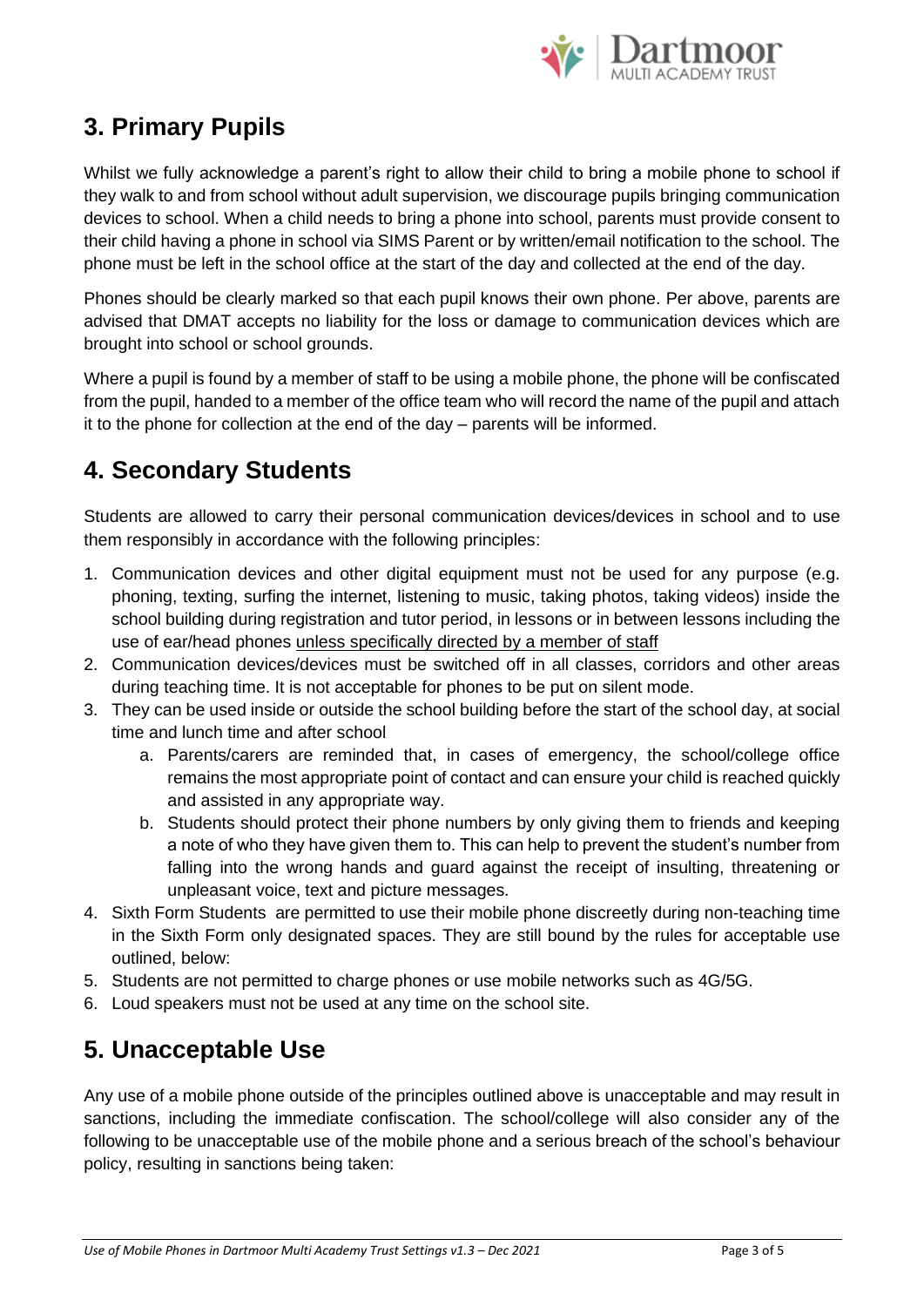

- 1. Photographing or filming staff or other students without their knowledge or permission.
- 2. Posting photographs or other material about a member of staff or another student online without their knowledge or permission.
- 3. Photographing or filming in toilets, changing rooms and other similar areas.
- 4. Bullying, harassing or intimidating staff or students by the use of text, email or multimedia messaging, sending inappropriate messages or posts to social networking or blogging sites.
- 5. Any student who uses vulgar, derogatory, or obscene language while using a mobile phone will face disciplinary action and may be reported to law enforcement (Police) and/or the local authority if the behaviour is criminal in nature. .
- 6. Refusing to switch a phone off or hand over a phone at the request of a member of staff.
- 7. Using the mobile phone outside school hours to intimidate or upset staff or students will be considered a breach of these guidelines in the same way as unacceptable use which takes place in school time. It should be noted that it is a criminal offence to use a mobile phone to menace or offend another person. As such, in cases of serious misconduct, the school may consider it appropriate to involve the police.
- 8. The Bluetooth function of a mobile phone must be switched off at all times and not be used to send images or files to other communication devices.
- 9. Any student caught using a mobile phone to cheat in exams or assessment will face disciplinary action.
- 10. For public examinations, communication devices are not allowed in the exam room. Students are advised to familiarise themselves with the rules of the exam board.
- 11. For all other examinations, communication devices should be turned off if they are to be carried.

### **6. Staff**

Staff use of communication devices during their working day should be discreet and appropriate e.g. not in the presence of pupils, unless for learning related activities. Communication devices should be switched off and kept in a safe place during lesson times.

The Trust does not take responsibility for items that are lost or stolen.

Staff must never contact pupils or parents from their personal mobile phone or give their mobile phone number to pupils or parents.

Staff must never send to, or accept from, colleagues or pupils, texts or images that could be viewed as inappropriate. If a member of staff needs to make telephone contact with a pupil, they should use a school telephone.

With regard to camera phones, a member of staff should never use their phone to photograph a pupil(s) or consent to being photographed by pupils.

Searches of mobile phones or personal devices may be carried out, in accordance with the DfE ["Searching, screening and confiscation at school"](https://www.gov.uk/government/publications/searching-screening-and-confiscation) guidance document online. This gives Head teachers and staff authorised by them a statutory power to search pupils or their possessions, without consent, where they have reasonable grounds for suspecting that the pupil may have pornographic images or images likely to cause personal injury to any person (including the pupil), or any other content prohibited in this policy. School staff are expected to read and follow the guidance above, in particular Section 15 relating to Statutory guidance for dealing with electronic devices.